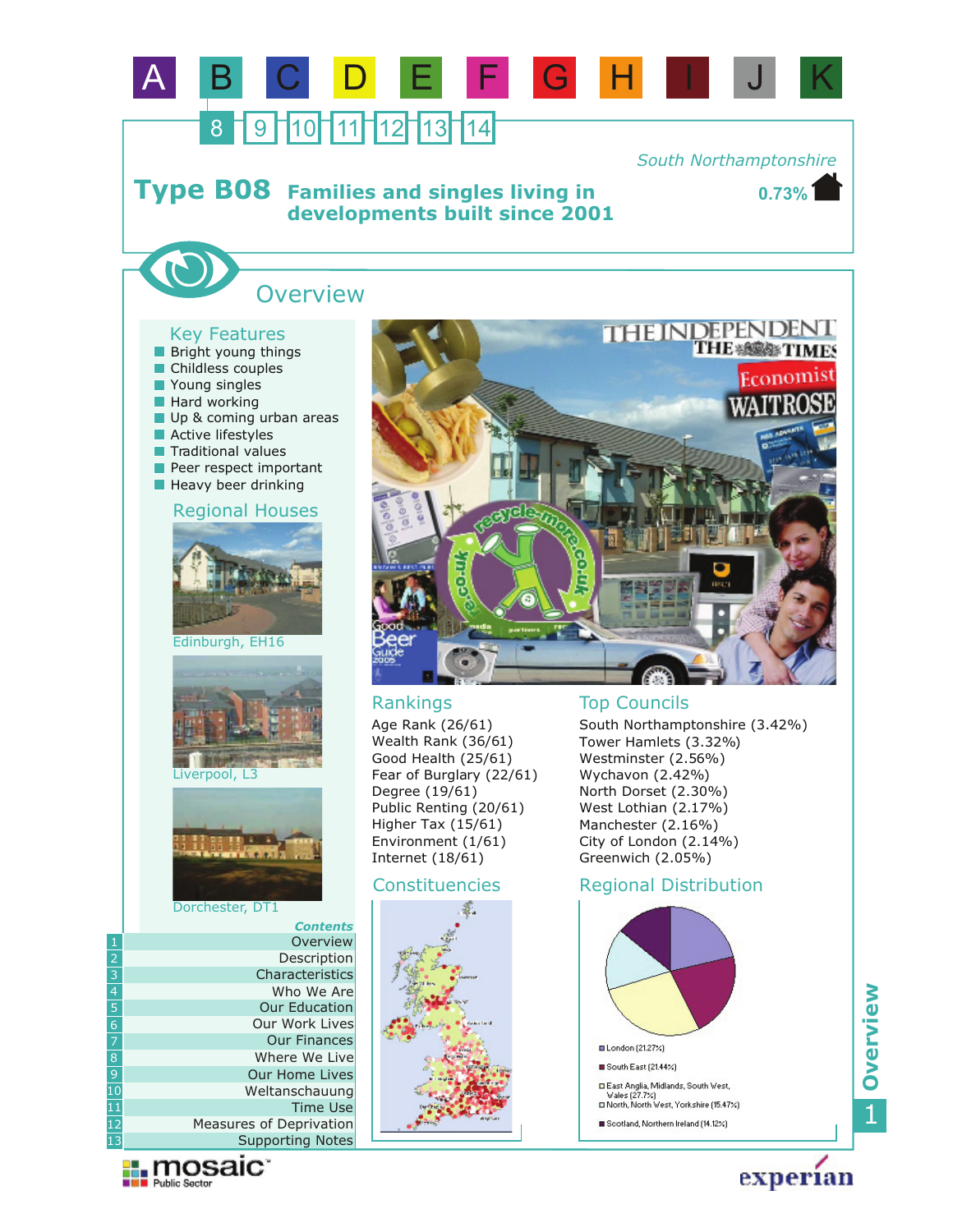

**developments built since 2001**

*Type B08* contains people living in houses built since 2001, the date of the last census. Most of these identify new residential areas.

A B C D E F G H I J K

| <b>Key Features</b>                                                                                                                                                                                     | <b>Communication</b>                                                                                                                    |
|---------------------------------------------------------------------------------------------------------------------------------------------------------------------------------------------------------|-----------------------------------------------------------------------------------------------------------------------------------------|
| Bright young things<br>Childless couples<br>Young singles<br>Hard working<br>Up & coming urban areas<br>Active lifestyles<br><b>Traditional values</b><br>Peer respect important<br>Heavy beer drinking | <b>Receptive</b><br>Internet<br>Broadsheet newspapers<br><b>Unreceptive</b><br>Telemarketing<br>Local shops<br>Direct mail<br>Magazines |

# Description - Public Sector Focus

Education Reflecting the diverse nature of populations in these new areas, educational standards are mixed. However, overall they are well above average, a confirmation of the relative immobility of the poorly educated across the country. Educational attainment amongst the children is similarly mixed, and the proportion passing 5 GCSEs at Grades A to C is almost identical to the national average. These areas have a particularly high proportion of children in households with refugee status, although a much lower proportion do not have English as the language spoken at home. Given the diverse nature of the population, the proportion claiming free school meals is extremely low.

Health The diversity of the population makes it difficult to generalise about lifestyle. However, there is a tendency for a poor diet, and some evidence of binge drinking amongst the younger elements. To counter that, many take regular exercise, either through participation in active sports, or through exercise and gym facilities at their local leisure centre. Those who have medical insurance are likely to have it through their employer, but the vast majority have no such cover. Calls on the services of the NHS for serious complaints are relatively low, but this is probably a reflection of (a) the relatively young age profile of the population, and (b) that people are less likely to endure the stress of moving house whilst they have a potentially serious condition.

Crime crime rates in areas of newly-built housing are difficult to assess until the neighbourhood "settles down". The location of these new estates relative to neighbouring areas will to a large extent dictate the type of people attracted to move in, and the potential levels of crime in future years.

Finances Many people moving into these areas are at a time of life where they have not earned sufficient money to secure their future. Many will have regular savings accounts or tax free packaged products such as ISAs, but few will have shares or longer term investments. Whilst many people are earning, incomes are not high, so amongst *Group B* these are the most likely to be claiming Jobseeker's Allowance and Income Support. Nonpayment of council tax is exceedingly low, but that is more likely to be a reflection that these people have not lived in the area long enough to have run up large amounts of unpaid bills.

Environmental Issues Attitudes to the environment are very mixed, with some people being extremely concerned and others holding the opposite view. Their new houses are generally well insulated, so these are environmentally friendly. However, many of these people enjoy driving, and a wide range of vehicle types can be found.





**0.73%**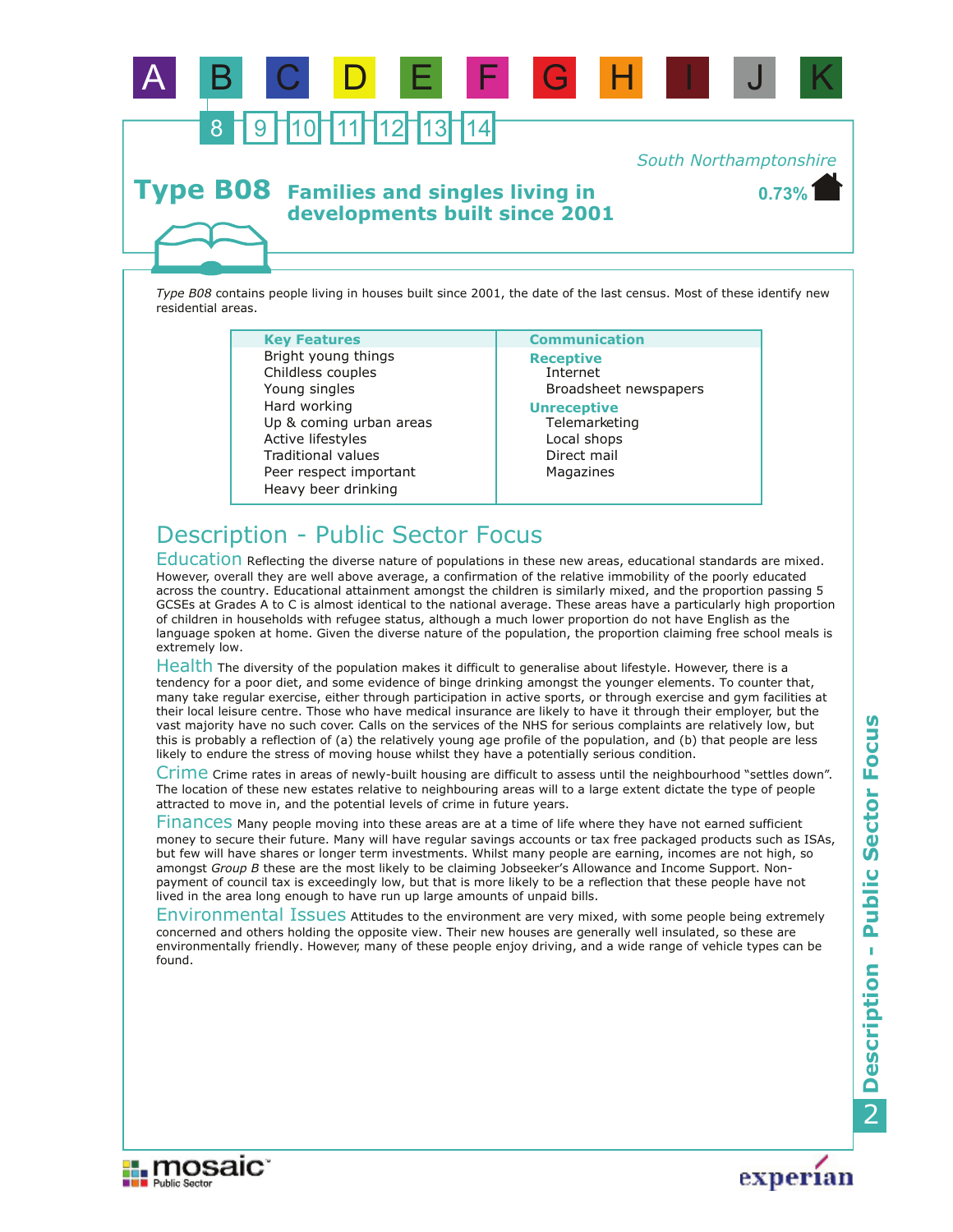

*South Northamptonshire*

**0.73%**

#### **Families and singles living in developments built since 2001 Type B08**

## Description - Sociology and Environment

Summary *Type B08* contains people living in houses built since 2001, the date of the last census. Most of these identify new residential areas.

Demography Type B08 contains a heterogeneous population identifying as it does areas of new family housing on the outskirts of large cities, areas of brownfield development suited to singles and childless couples, new private flats and, particularly in central city areas, office and industrial units which have been converted to residential accommodation. These new residential neighbourhoods tend, more often than not, to have been created in areas that, at the time of the 2001 census, had higher than average incomes. In distinct contrast to earlier periods, much of this development appears to have taken place in inner city locations and in places with a substantial number of people living in rented apartments. Many of these new areas typically accommodate a young age profile, including many people who are co-habiting with partners and who have not yet reached the child rearing stage of their lives. Many people are from minority ethnic populations and in particular from the Chinese community which has traditionally chosen wherever possible to live in recently built accommodation.

Environment Neighbourhoods of *Type B08*, though scattered around the country, are particularly common in the centres of London and large provincial cities where docklands and warehouses have given way to studio apartments for 'yuppie' singles. Security is an important consideration in such areas and many of these developments are protected either by gates and railings, by dedicated security staff or by specially coded entrances. Many of these new areas have abandoned private gardens in favour of collectively managed landscaping.

Economy These neighbourhoods occur in areas with very different local economies.

Consumer Values *Type B08* places a premium on modern design, on functional performance and on high technology. There is a bias towards products with a 'lifestyle' orientation, which are promoted to recognisably post modern consumers who lead busy lives and act out multiple roles in different contexts.

Consumption Patterns *Type B08*, quite apart from spending much of their incomes furnishing their new homes and apartments, spend much of their time managing their finances. These are people who shop around for loans at the most advantageous rates, manage credit card balances to minimise their interest payments and, though earning good salaries, can have difficulty financing their household spending. Significant shares of household expenditure are spent on high technology products, not just household durables but new digital products such as cameras, wide screen televisions and personal computers. Not living close to neighbourhood shopping centres, many use the Internet to obtain information about consumer products as well as for on-line banking and for ordering groceries.

Change The profile of *Type B08* is highly sensitive to planning policies emanating from central government.